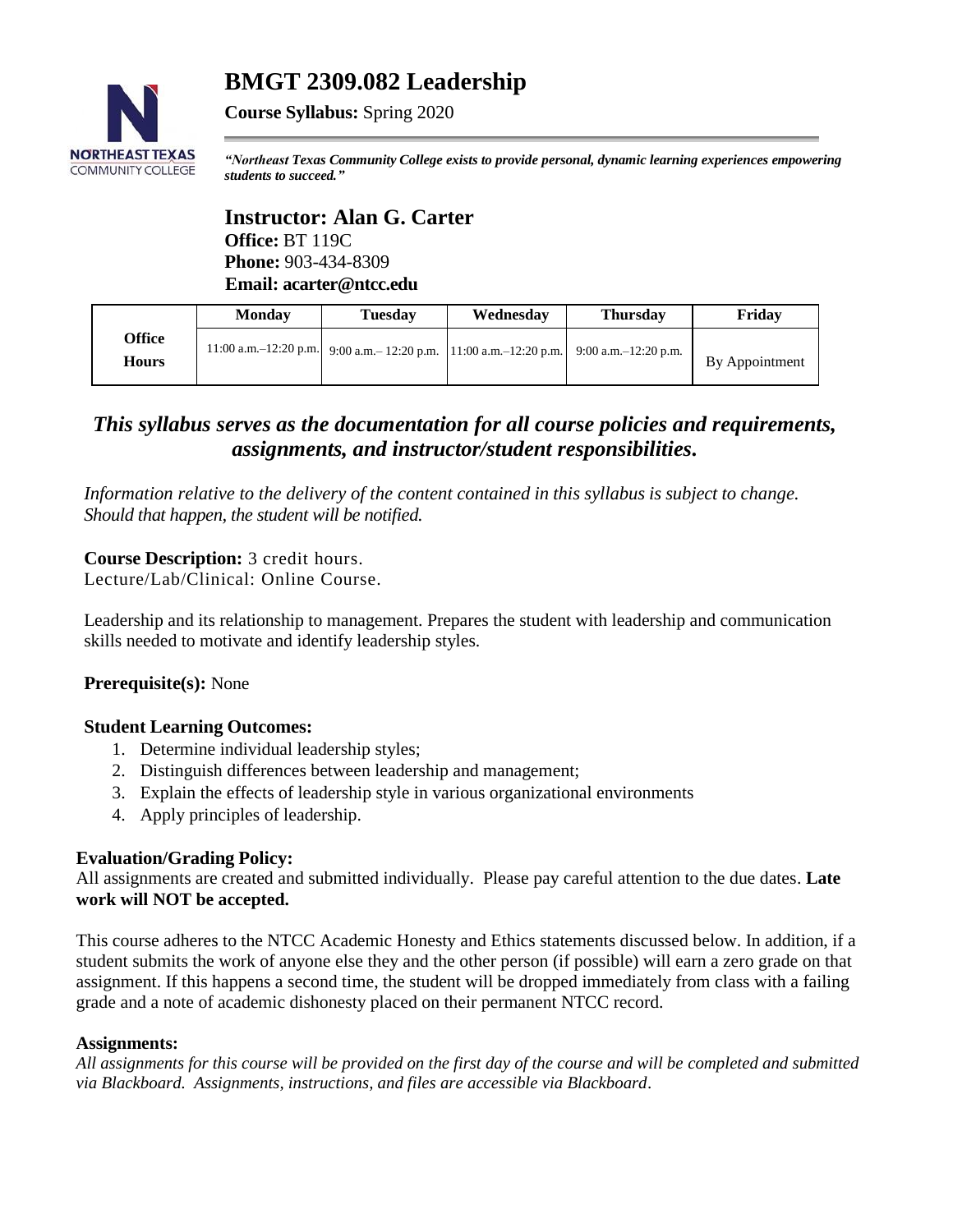## **Tests/Exams**:

2 Exams (200 points each). Each exam is timed and multiple choice. Exams are completed electronically in Blackboard. Exam 1 covers chapters 1, 2, 4, 6, & 7. Exam 2 covers chapters 8, 10, 11, & 12

## **Chapter Assignments:** 9 Chapter Assignments (50 questions - 2 points per question)

The 50 chapter discussion questions will be presented on the course schedule by the instructor at the beginning of the class. These discussion questions are to be completed as assigned in Blackboard. Please see the course schedule for specific questions assigned. The assignments can be submitted for credit no later than midnight on the assigned due date. **No late work will be accepted**. See course schedule below for specifics.

## **Discussion Boards:** 4 Discussion Board Assignments (25 points each)

Online discussion questions can be found under the caption **DISCUSSION BOARD** within **Blackboard and will be assigned in-class (see course schedule for dates).** Students must post at least once to each topic posted.

## **Rubric:**

One initial post **(Due as assigned)**, respond to at least two peers.

Initial Post Length requires a minimum of 75 words

Secondary and third post length requires a minimum of 50 words per post

MLA or APA format required, incorporate appropriate in-text citation(s) referring to the academic concept with corresponding references page for the initial post.

## **Case Studies**: 2 Case Studies (50 points each)

*Two real world case studies @ 50 points each – 100 points* 

## Case Study #1:

This case has a real-world application of the characters ethics. The case will also provide an opportunity for the students to resolve the issue and to determine the level of moral character of each of the characters in the case.

## Case Study #2:

This case deals with the issue of diversity in the workplace. Students will have an opportunity to express the facts of the case, the exact problem for the company presented, and their solution to the matter.

Please remember that these case studies should be your own work—plagiarism (taking someone else's work or ideas and passing them off as one's own) will not be tolerated. Copying from another source and using block quotations from another source is not representative of your own work. Credit will not be given for cut and paste papers with block quotations (an extract consisting of more than 40 words from another author's work).

Please review the college policy and the course syllabus for details regarding academic honesty. Please use reputable internet websites; **do NOT utilize any Wikipedia or comparable citations**. Failure to include citations and references will result in an F. **Late case studies will not be accepted.**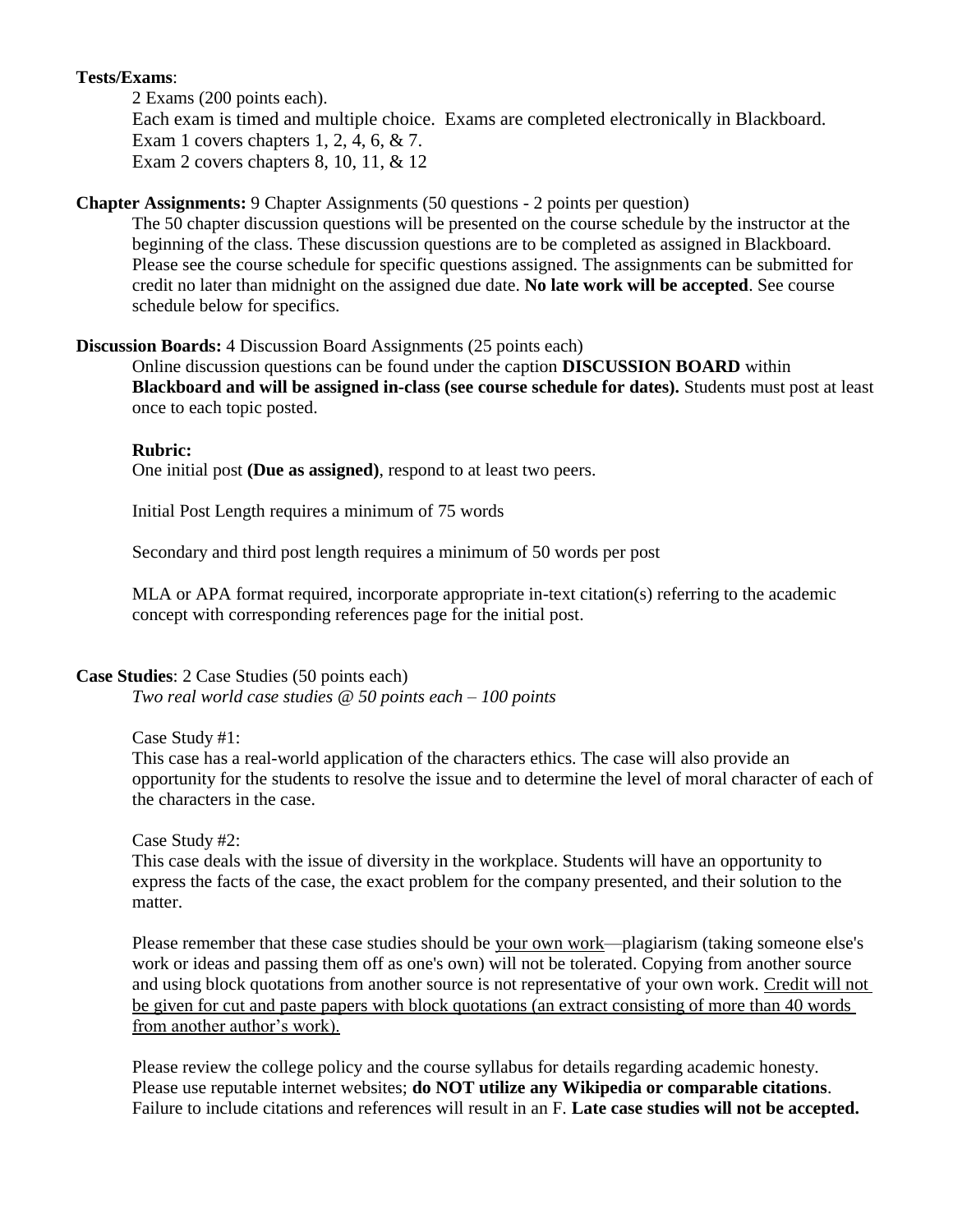## **Final Grades**

This course is set up on a point scale. You can calculate your grade at any time as all point values are listed on this syllabus. **Your final course grade will be based upon this scale only. There are NO extra credit opportunities. In addition, there are no "retakes" for any assignments or exams.** The scores that you receive on your original submissions will be what is counted toward your final grade. Please understand that I must adhere to this grading policy for all students so exceptions will not be made.

| Discussion Questions (50) | 100 | $A = 600 - 540$     |
|---------------------------|-----|---------------------|
| Mid-Term Exam             | 200 | $B = 539-480$       |
| Final Exams               | 200 | $C = 479-420$       |
| Case Studies (2)          | 100 | $D = 419 - 360$     |
| Total                     | 600 | $F = 359$ and below |

## **Required Instructional Materials:**

The Leadership Experience, Richard L. Drake, 7th ed.

## **Publisher:**

Cengage Learning

## **ISBN Number:** ISBN 9781337102278

## **Optional Instructional Materials:**

None

## **Minimum Technology Requirements:**

Daily high-speed internet access

## **Required Computer Literacy Skills**:

None

## **Course Structure and Overview:**

Several elements are essential for your success in this course. You will need to understand these fully prior to starting the course:

- 1. All blended online courses require extensive engagement (with other students, the instructor, and the course materials) as well as timely completion of assignments. Assignments are due weekly, and sometimes each class day of the week (see course schedule for specific due dates). Thus, keeping up with the schedule is essential to your success. Your personal schedule must allow you to keep up with the due dates for the readings and other assignments. Late work is not allowed in this course, so you must plan your schedule carefully.
- 2. You must have continuous access to a working and dependable computer and Internet provider.
- 3. The following study sequence will maximize your chances for mastering each lesson in this course:
	- a. Read the lesson overview and learning objectives.
	- b. Read assigned material in the textbook or eBook.
	- c. Review the learning objectives.
	- d. Review the PowerPoint and take notes as needed (i.e., connected to lesson objectives.)
	- e. Complete and submit Blackboard Homework assignments. These will add points to your course grade.
	- f. Be sure to participate in the Discussion Questions as assigned by writing your original responses and posting peer replies. These will add points to your course grade.
	- g. Be sure to contact your instructor when you have questions or need help.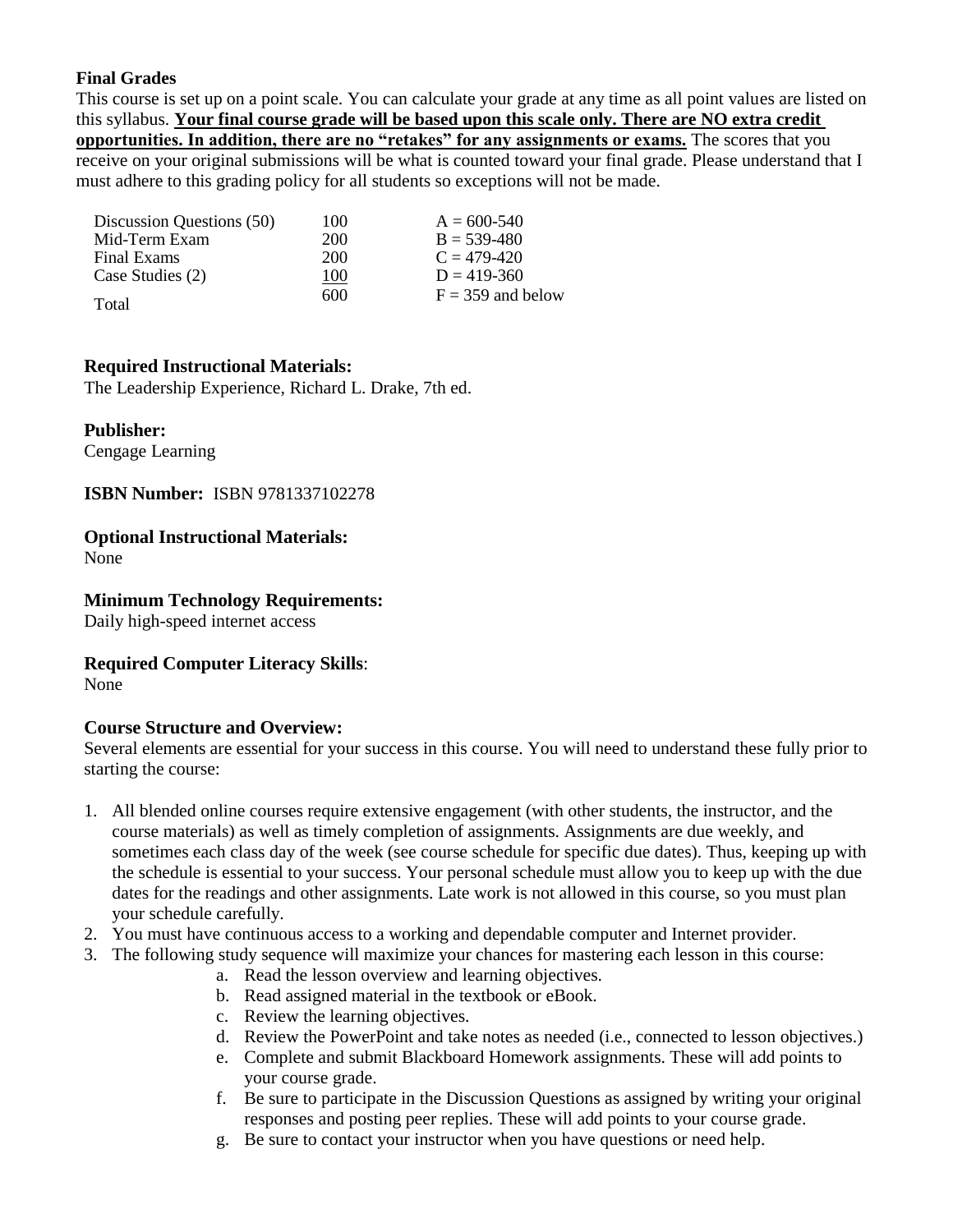## **Communications:**

The preferred method of communication is via Blackboard Messages. Please ask questions when unsure about something. Students may contact the instructor via Blackboard Messages, email at acarter@ntcc.edu, or office phone (903) 434-8309. When calling please leave a message with your name and course ID. Do not submit the assignment and ask questions in the comments area. The instructor's policy is to grade what is submitted, and rarely allows assignment resubmissions. The time to ask is BEFORE an assignment is submitted. If a student is repeating this class, please note that there are often assignment changes made. It is required that students re-create each assignment. Significant grade reductions will occur when a student submits a previous semester's work.

## **Institutional/Course Policy:**

Blackboard will be used for file submission, but you will need to keep a copy of all work in case of error or file corruption.

Students are expected to attend class on a regular basis. Excessive absences (two consecutive weeks) may result in the student being dropped from class or having their grade average reduced. Attempt will be made to contact you before this happens but should an emergency arise, you need to contact your instructor by phone or email should you not be able to meet this requirement. Please see the schedule of classes for the last day to withdraw. Religious Holy Days: please refer to the current Northeast Texas Community College Student Handbook.

## **NTCC Academic Honesty/Ethics Statement:**

NTCC upholds the highest standards of academic integrity. The college expects all students to engage in their academic pursuits in an honest manner that is beyond reproach using their intellect and resources designated as allowable by the course instructor. Students are responsible for addressing questions about allowable resources with the course instructor. Academic dishonesty such as cheating, plagiarism, and collusion is unacceptable and may result in disciplinary action. This course will follow the NTCC Academic Honesty and Academic Ethics policies stated in the Student Handbook. Refer to the student handbook for more information on these subjects.

## **ADA Statement:**

It is the policy of NTCC to provide reasonable accommodations for qualified individuals who are students with disabilities. This College will adhere to all applicable federal, state, and local laws, regulations, and guidelines with respect to providing reasonable accommodations as required to afford equal educational opportunity. It is the student's responsibility to request accommodations. An appointment can be made with the Academic Advisor/Coordinator of Special Populations located in Student Services and can be reached at 903-434-8264. For more information and to obtain a copy of the Request for Accommodations, please refer to the special populations page on the NTCC website[.](http://www.ntcc.edu/index.php?module=Pagesetter&func=viewpub&tid=111&pid=1) 

## **Family Educational Rights and Privacy Act (FERPA)**:

The Family Educational Rights and Privacy Act (FERPA) is a federal law that protects the privacy of student education records. The law applies to all schools that receive funds under an applicable program of the U.S. Department of Education. FERPA gives parents certain rights with respect to their children's educational records. These rights transfer to the student when he or she attends a school beyond the high school level. Students to whom the rights have transferred are considered "eligible students." In essence, a parent has no legal right to obtain information concerning the child's college records without the written consent of the student. In compliance with FERPA, information classified as "directory information" may be released to the general public without the written consent of the student unless the student makes a request in writing. Directory information is defined as: the student's name, permanent address and/or local address, telephone listing, dates of attendance, most recent previous education institution attended, other information including major, field of study, degrees, awards received, and participation in officially recognized activities/sports. **Tentative Course Timeline:**

**(\*note\* instructor reserves the right to make adjustments to this timeline at any point in the term):**